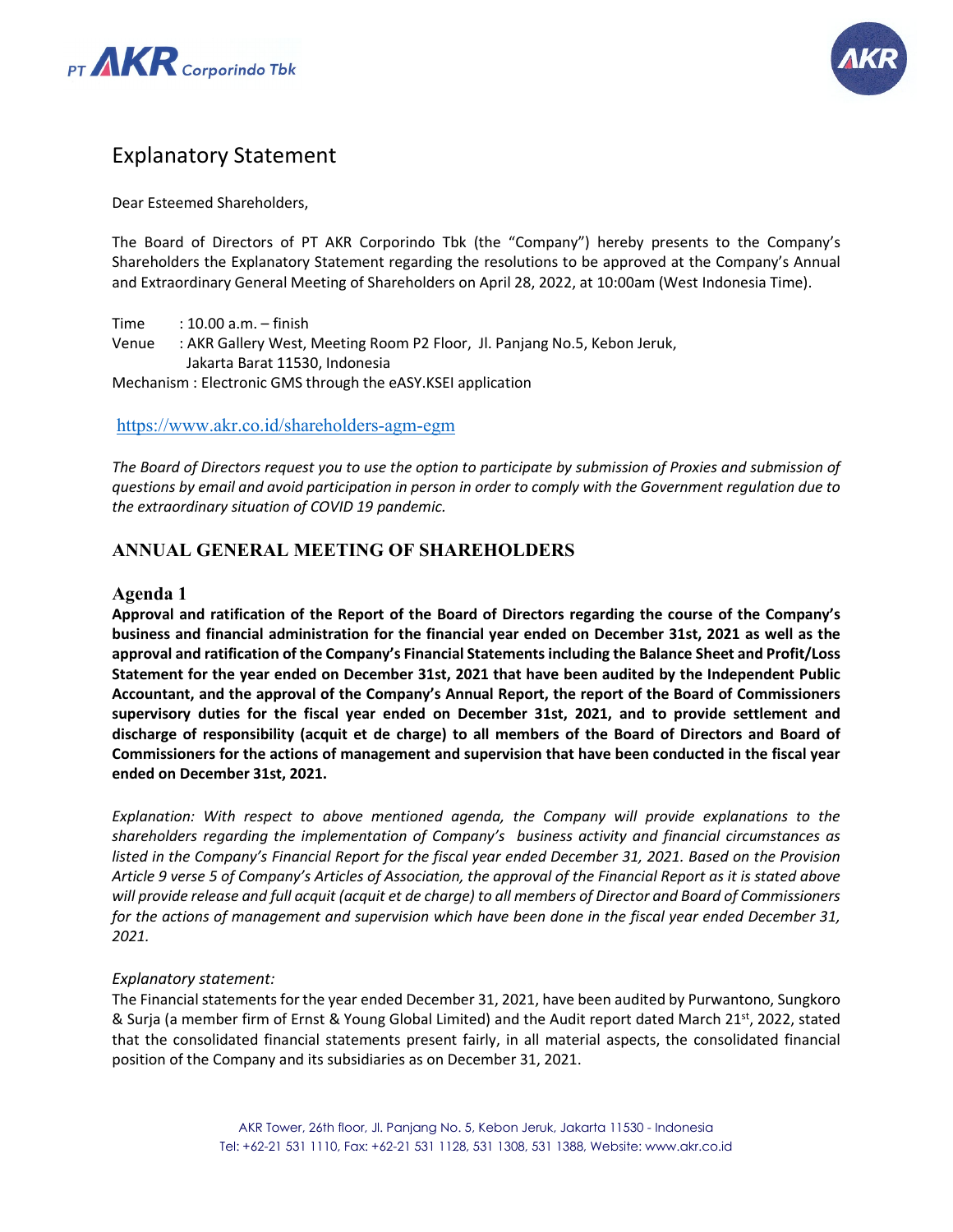



The annual report for the year ended December 31, 2021, is available for download on the Company's website or IDX website on the following link.

#### <https://www.akr.co.id/shareholders-agm-egm>

The Resolution to be approved by the AGM is to approve the Annual report of the Board of Directors and Board of Commissioners detailing the strategies employed, financial performance and other matters listed in the report. The Board of Directors hereby requests the shareholders to approve and ratify the Report.

According to Indonesian law of Limited Liability Company, shareholders are required to provide the approval of the Annual Report so that to provide full discharge (acquit et de charge) to all members of the Board of Directors and Board of Commissioners for all their actions stated in the Annual Report.

The Company has delivered Net profit for the year 2021 of Rp 1.11 trillion, 20% higher than the previous year Overall, in 2 years of COVID19, company's Net Profit has increased by cumulative 55%. AKR has maintained strong financial performance during challenging environment of 2020 and 2021. Revenues in 2021 increased by 45% to reach Rp25.7 trillion compared to the previous year's Rp17.7 trillion. Gross Profit increased by 12%, to Rp2.3tn and Operating Profit growth was 16% to Rp1.46 trn. EPS grew by 21% to Rp56.32/shares.

AKR has delivered strong all-round performance in an environment of rising prices of oil and chemicals, price volatility, global supply chain disruptions and mobility restrictions imposed due to COVID19. This is a testament to the resilience of the Company's strong business model. This success is the result of the Company's consistency in building core competencies, especially in the logistics & supply chain, and it is now recognized as a major private player in the distribution of energy & basic chemicals in Indonesia.

Supported by the strong performance in trading and distribution Company's revenue in this segment grew by 46% to Rp23.7 trillion. The Company also recorded a strong performance in the industrial estate segment. JIIPE's revenue grew 69% to Rp539 billion driven by increased land sales and lease agreements for the copper smelter project.

| <b>Profit &amp; Loss (Rp Billion)</b>                                         | 2021   | 2020   | YoY |
|-------------------------------------------------------------------------------|--------|--------|-----|
| <b>Sales and Revenue</b>                                                      | 25,707 | 17,716 | 45% |
| <b>Gross Profit</b>                                                           | 2,293  | 2,048  | 12% |
| <b>Operating Profit</b>                                                       | 1,455  | 1,258  | 16% |
| Profit for the period                                                         | 1,135  | 962    | 18% |
| Profit for the Year Attributable to Equity<br><b>Holders of Parent Entity</b> | 1,112  | 925    | 20% |
| <b>EBITDA</b>                                                                 | 1,819  | 1,595  | 14% |

Key Highlights of 2021 performance are as follows: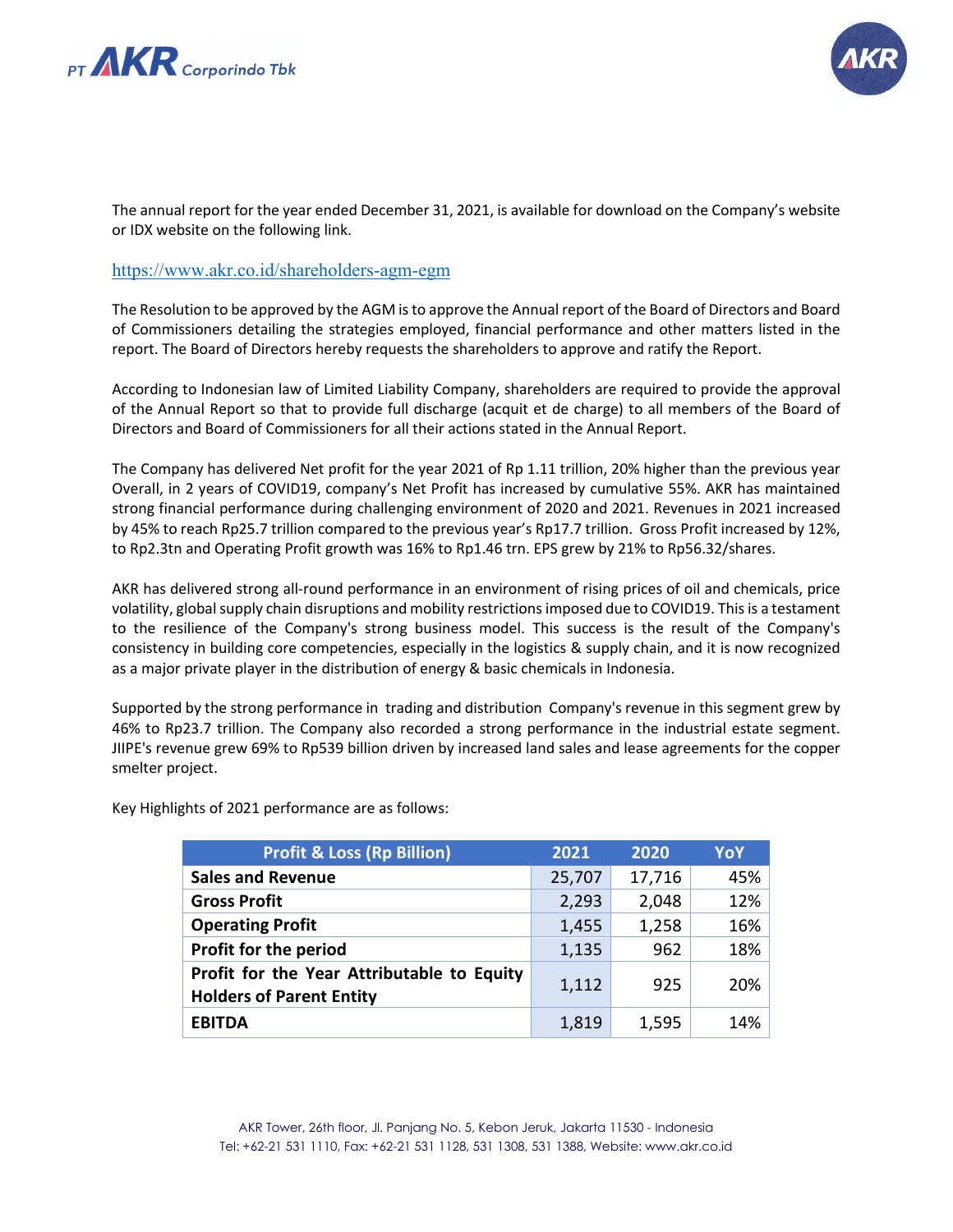



| Revenue Growth                 | <b>EPS</b>         | Ebitda Growth               |
|--------------------------------|--------------------|-----------------------------|
| 45%                            | 56.32              | 14%<br><b>EBITDA</b> growth |
| <b>Net Operating Cash Flow</b> | <b>Net Gearing</b> | <b>Return on Equity</b>     |
| <b>Rp 2,945 Bn</b>             | 0.02x              | 12%                         |

The Board of Directors seek the support of the Shareholders to approve this item of Agenda

## **Agenda 2**

**Approval for the proposed plan of the Company's Net Income usage for the fiscal year ended December 31st, 2021.**

*Explanation: With respect to above mentioned agenda, we will discuss and decide regarding the appropriation of the company's net income for year ended on December 31, 2021. According to the legislation set in (i) Article 21 verse 1 of Company's Articles of Association and (ii) Article 70 and Article 71 verse (1) the Law of Limited Liabilities Companies No. 40 year 2007, The use of company's net income is to be decided in GMS.*

#### *Explanatory statement:*

The Profit (loss) for the year ended 31st December 2021 attributable to equity holders of the parent entity is Rp 1,112 billion. The Board of Directors proposed that the appropriation be as follows:

i. Appropriation of Rp200 million towards the general reserve of the Company.

ii. The company has a dividend policy to payout a minimum of 30% provided the Net Profit is higher than Rp 50 billion. Over the past 3 years the company has paid dividend payout in the range of 50% considering the profit growth, strong financial condition, and cash flow. The Board of Directors will recommend dividend payout similar to the previous years. Final Dividend will be approved by AGM and will be paid after deducting the interim dividend for the year 2021 of Rp12 per share equivalent to approximately Rp237 billion that had been paid on August 19, 2021.

| Year | <b>Dividend Per Shares*</b><br>(Rp/shares) | <b>Total Dividend</b><br>(Rp Billion) | <b>Dividend Payout Ratio (%)</b> |
|------|--------------------------------------------|---------------------------------------|----------------------------------|
| 2018 | 48                                         | 964                                   | 58,57%                           |
| 2019 | 22                                         | 442                                   | 61,57%                           |
| 2020 | 25                                         | 494                                   | 53,34%                           |

Below are figures of dividend payment from the year 2018 – 2021:

AKR Tower, 26th floor, Jl. Panjang No. 5, Kebon Jeruk, Jakarta 11530 - Indonesia Tel: +62-21 531 1110, Fax: +62-21 531 1128, 531 1308, 531 1388, Website: www.akr.co.id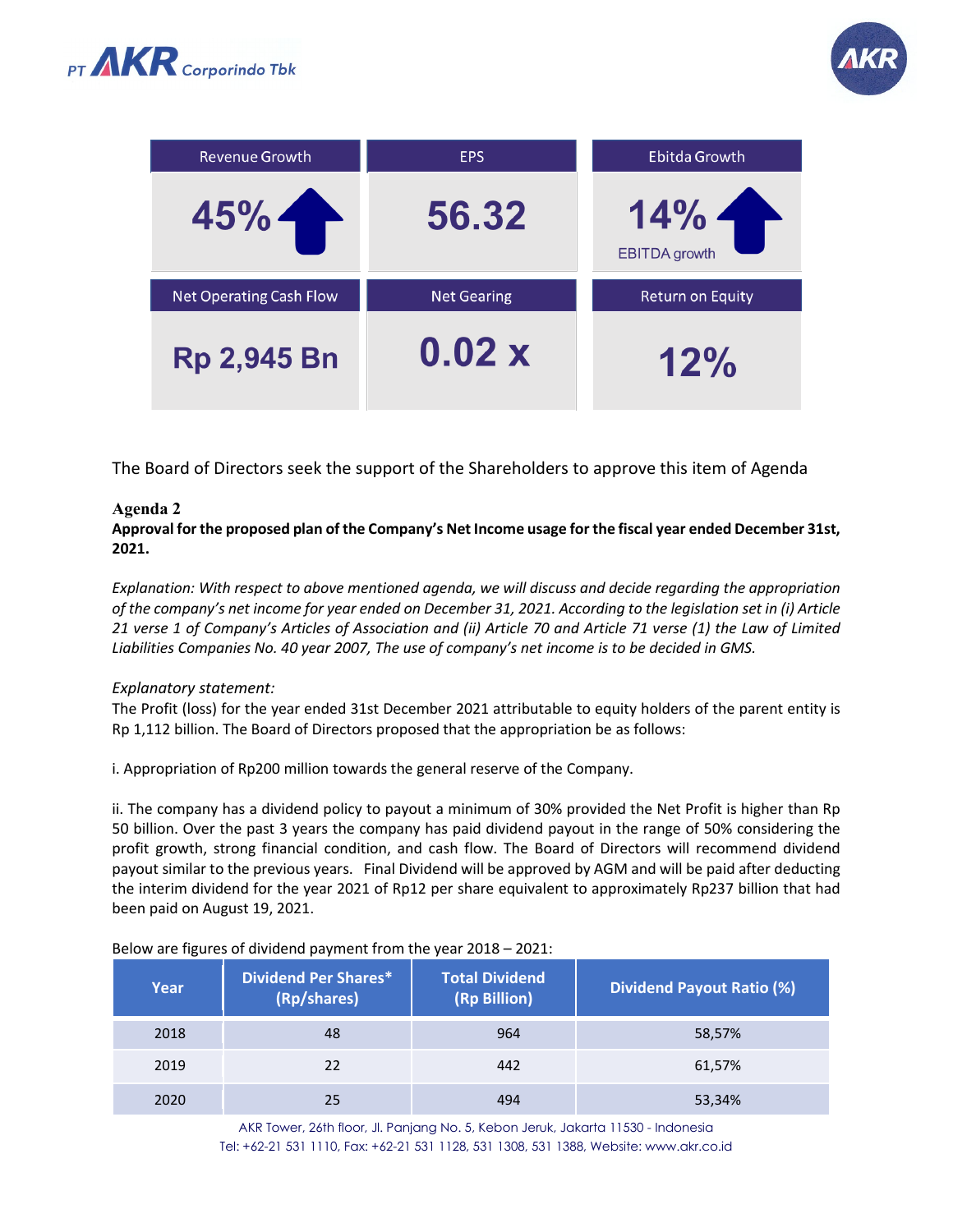



iii\* Dividend amount paid in 2018-2020 has been adjusted for the 1:5 Stock split which has been approved by EGMS on 20 December 2021, and became effective on 12 January 2022..

iv. The unappropriated portion of Net profit attributable to equity holders shall be used for internal funding requirement of the Company.

## **Agenda 3**

**Appointment of Independent Public Accountant Firm to conduct audits on the books of the Company for the financial year ended December 31st, 2022.**

*Explanation: With respect to above mentioned agenda, we will discuss regarding the plan of the appointment of Independent Public Accountant which is registered with Financial Services Authority ("OJK") who will conduct audit of the books of the account for fiscal year ended on December 31, 2022. Based on the provision Article 9 verse 4(f) of Company's Articles of Association, the Company seek approval from shareholders to authorize the Board of Commissioners of the Company to appoint the public accountant, by the provisions of the public accountant appointed is registered in OJK and determine the amount of honorarium.*

#### *Explanatory statement:*

This agenda is for the appointment of an Independent Public Accountant to audit the Company's books for the fiscal year 2022. The books of accounts for the year 2021 were audited by Purwantono, Sungkoro & Surja, a member of Ernst & Young Global Limited is registered with OJK and being one of Top 4 audit firms in the World. The Board of Directors recommend to the shareholders to authorize the Board of Commissioners of the Company to appoint public accountant who is empaneled with OJK to audit the accounts for the year 2022 and also determine the honorarium for conduct of the audit

The total amount of honorarium paid for the audit of the Company during 2021 to the Public accountant is Rp1,390,000,000 (Rupiah One billion three hundred ninety million).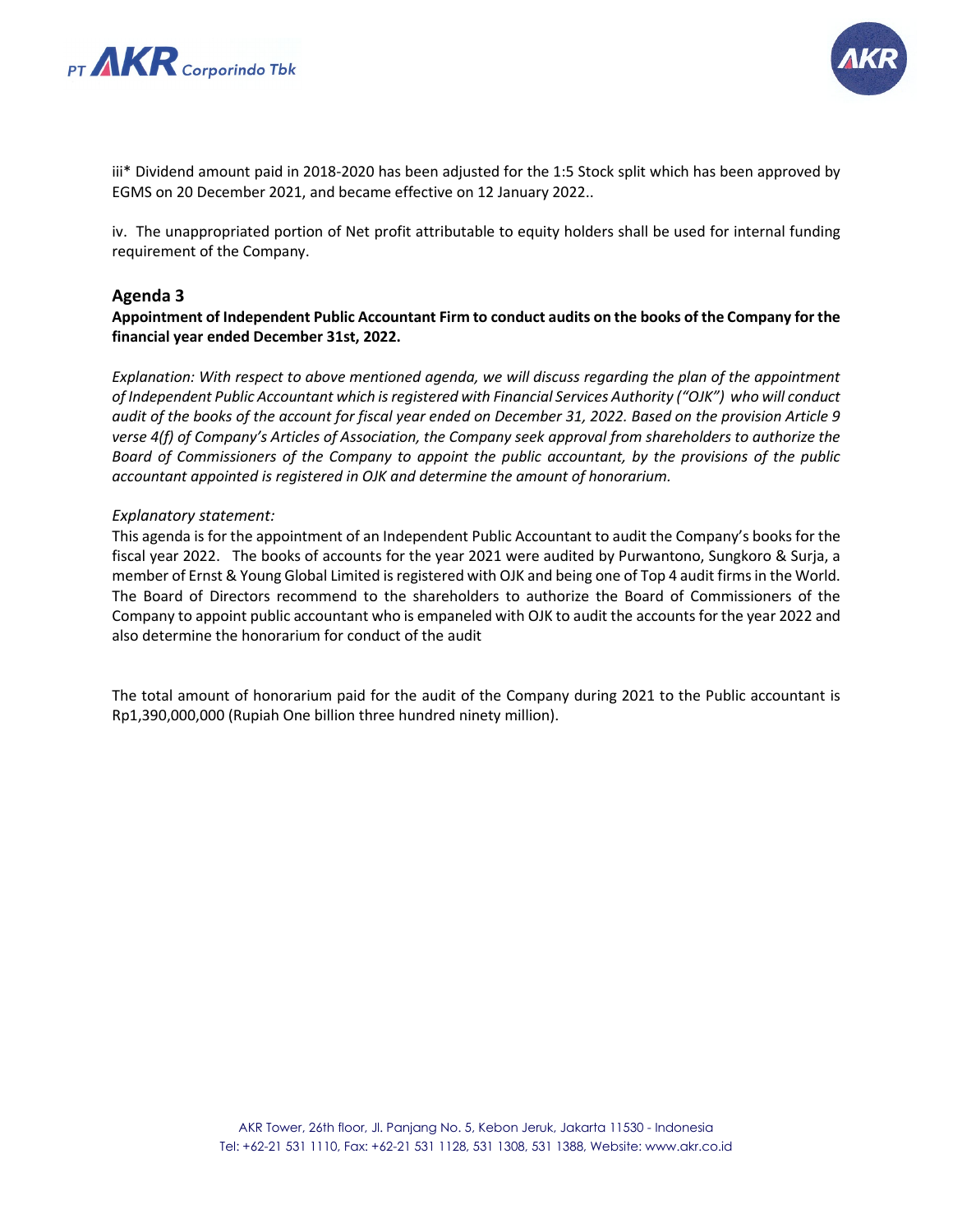



# **EXTRAORDINARY GENERAL MEETING OF SHAREHOLDERS**

#### **Agenda**

**Approval on the amendments and adjustments of The Company's Articles of Association regarding the Purposes and Objectives as well as business activities in line with Indonesian Standard Industrial Classification of 2020 as stated on Central Statistic Agency Regulation No. 2 of 2020 concerning Indonesian Standard Industrial Classification (KBLI 2020).**

*Explanation: With respect to above agenda, the Company propose to the meeting to approve the amendment and restatement of the Articles of Association of the Company regarding the Purposes and Objectives as well as business activities to be adjusted to Indonesian Standard Industrial Classification of 2020, and comply with, among others, the provisions of Central Statistic Agency Regulation No. 2 of 2020 concerning Indonesian Standard Industrial Classification (KBLI 2020).*

#### Explanatory statement:

In order to align with the development, diversity and detailed economic activities in Indonesia, the Chief of the Statistical Bureau has issued Regulation No. 2 Year 2020 concerning the Indonesian Industrial Standard Classifications (Klasifikasi Baku Lapangan Usaha Indonesia/KBLI) 2020. This regulation was issued on 24 September 2020 as a refinement to the previous KBLI 2017.

Together with the enactment of Job Creation Law No. 11 Year 2020, the issuance of KBLI 2020 is an important step towards the adoption of a Risk Based Approach that will be implemented by the Government to replace the Licensing Approach to granting licenses for businesses.

Under the Risk-Based Approach, the Government will determine whether a business classification, as described by its five-digit KBLI Code, should be considered low, medium, or high risk. This rating will help to determine whether a company must only register for and obtain a standard certification or whether it must also obtain business licenses to engage in such business classifications.

In KBLI 2020, there are new business classifications and the removal of some business classifications that were present in KBLI 2017. Along with the additions and removals, KBLI 2020 also features amendments and reclassifications of the existing business classifications and their descriptions.

This Agenda item is to adjust the Articles of Association with the Central Statistics Agency Regulation No. 2 of 2020 concerning the Indonesian Standard Industrial Classification (KBLI 2020) with change in code.

The Board of Directors recommend shareholders to support this resolution which is to align the Company Article of Association in line with the new classification. The following is description of the business activities that will be changed and those that have remained: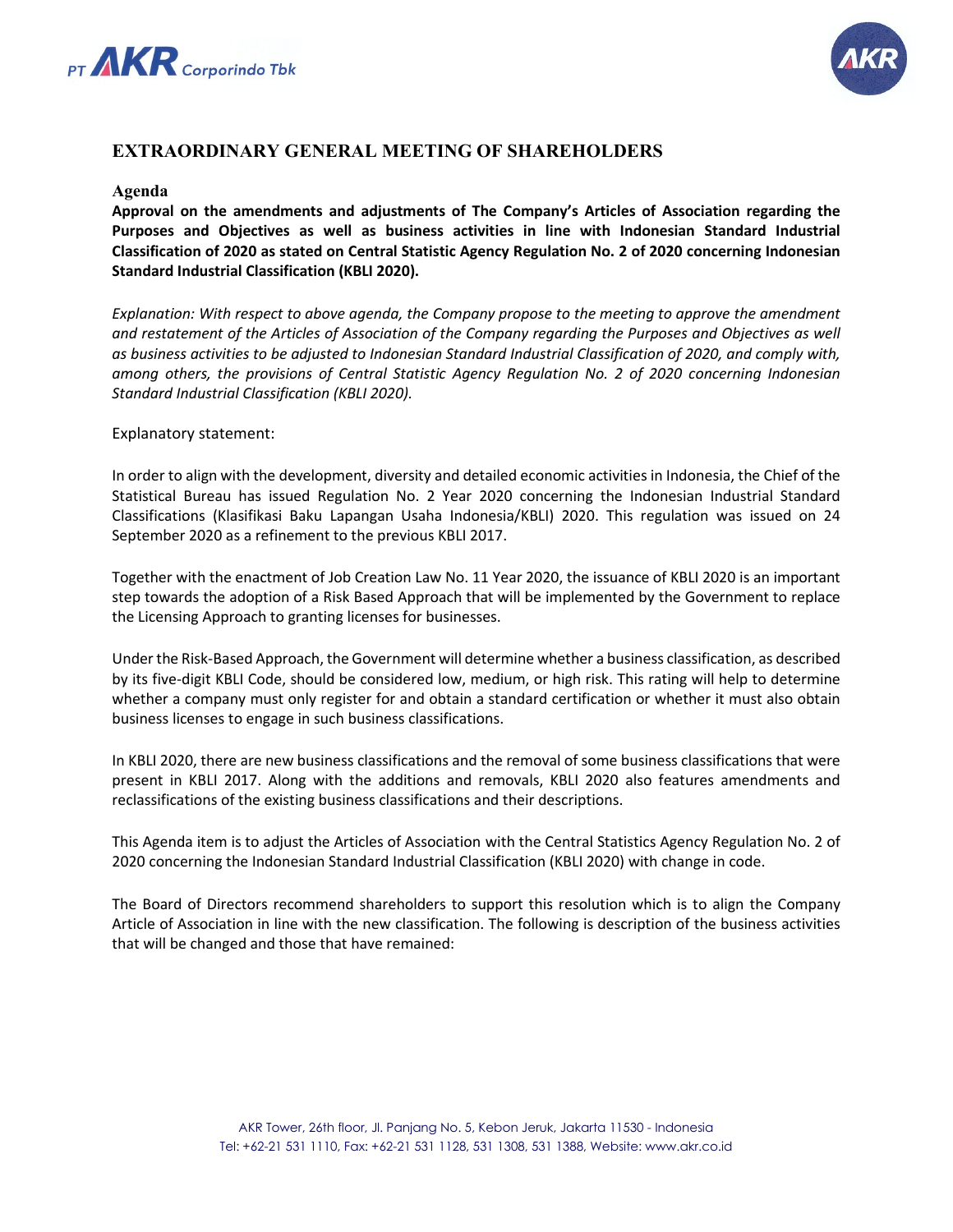



| No.              | <b>KBLI 2017</b>                                                                                   | <b>KBLI 2020</b>                                                                                                                                                                                                                                                                                                                                                              | <b>Note</b>                    |
|------------------|----------------------------------------------------------------------------------------------------|-------------------------------------------------------------------------------------------------------------------------------------------------------------------------------------------------------------------------------------------------------------------------------------------------------------------------------------------------------------------------------|--------------------------------|
| $\mathbf{1}$     | Angkutan Melalui Saluran Pipa<br>49300                                                             | Still                                                                                                                                                                                                                                                                                                                                                                         |                                |
| $\overline{2}$   | Perdagangan Besar Bahan dan<br>Barang Kimia Dasar 46691                                            | Perdagangan Besar Bahan dan Barang Kimia<br>Dasar 46651                                                                                                                                                                                                                                                                                                                       | <b>KBLI</b><br>Code<br>changed |
| 3                | Aktivitas Penyewaan Dan Sewa<br>Guna Usaha Tanpa Hak Opsi Mobil,<br>Bus, Truk dan Sejenisnya 77100 | Still                                                                                                                                                                                                                                                                                                                                                                         |                                |
| 4                | Aktivitas Konsultasi Manajemen<br>Lainnya 70209                                                    | Still                                                                                                                                                                                                                                                                                                                                                                         |                                |
| 5                | Angkutan Laut Dalam Negeri Untuk<br>Barang Khusus 50133                                            | Still                                                                                                                                                                                                                                                                                                                                                                         |                                |
| 6                | <b>Aktivitas Bounded Warehousing</b><br>Atau Wilayah Kawasan Berikat<br>52103                      | Still                                                                                                                                                                                                                                                                                                                                                                         |                                |
| $\overline{7}$   | Perdagangan Besar Bahan Bakar<br>Padat, Cair dan Gas dan Produk<br><b>YDBI 46610</b>               | Still                                                                                                                                                                                                                                                                                                                                                                         |                                |
| 8                | Angkutan Bermotor Untuk Barang<br>Khusus 49432                                                     | Still                                                                                                                                                                                                                                                                                                                                                                         |                                |
| $\boldsymbol{9}$ | Industri Produk Dari Hasil Kilang<br>Minyak Bumi 19291                                             | Still                                                                                                                                                                                                                                                                                                                                                                         |                                |
| 10               | Pergudangan Dan Penyimpanan<br>52101                                                               | Pergudangan Dan Penyimpanan 52109                                                                                                                                                                                                                                                                                                                                             | <b>KBLI</b><br>Code<br>changed |
| 11               | New additional in KBLI 2020 >>                                                                     | Penyimpanan Minyak dan Gas Bumi 52104<br>Note:<br>This group includes storage business activities<br>which include receiving, collecting, storing, and<br>releasing petroleum, fuel oil, gas fuel, and/or<br>processed products at locations above and/or<br>below the ground and/or water surface for the<br>purpose of commercial including storage in free<br>trade zones. |                                |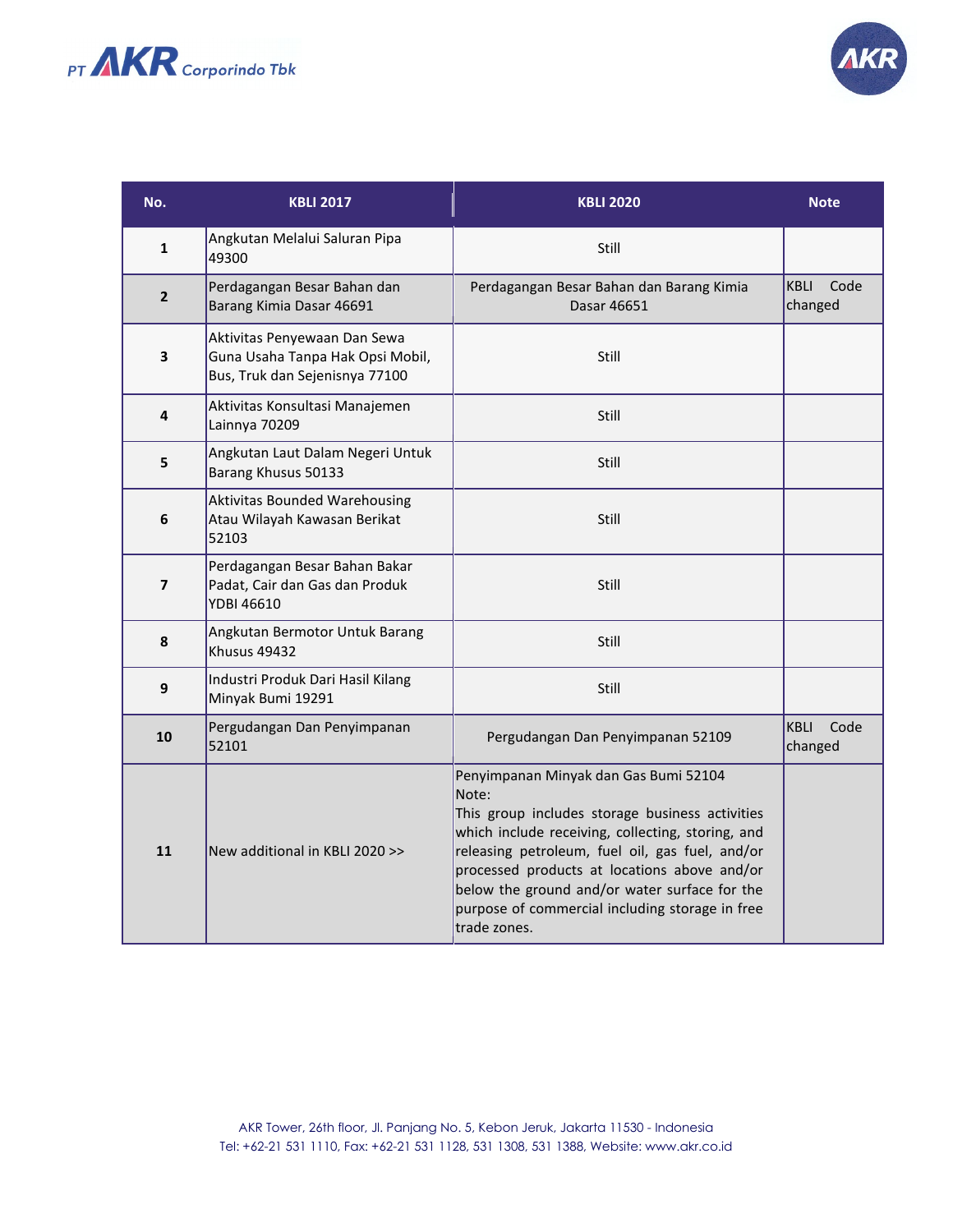

.



## **IMPORTANT NOTE:**

## **A. GENERAL PROVISIONS**

- 1. The Company does not send a separate invitation letter to shareholders, therefore this announcement is in accordance with Article 11 paragraph 7 (a) of the Articles of Association of the Company and serves as official invitation to the Shareholders.
- 2. Shareholders who are entitled to attend or be represented at the Meeting are:
	- a. For shares of the Company which are not deposited in Collective Custody:

Shareholders or legal proxies of shareholders of the Company whose names are registered in the Register of Shareholders of the Company as of April 5, 2022 at the latest 04.00 p.m. (Western Indonesian Time) at PT Raya Saham Registra, the Company's Securities Administration Bureau (Biro Adminstrasi Efek or "**BAE**");

b. For shares of the Company which are deposited in Collective Custody:

Only the shareholders or legal proxies of the shareholders of the Company whose names are registered with the account holder or custodian bank at PT Kustodian Sentral Efek Indonesia ("**KSEI**") as of April 5, 2022 at the latest 04.00 p.m. (Western Indonesian Time). For KSEI securities account holders in Collective Custody, they are required to give the Register of Shareholders to KSEI in order to obtain Written Confirmation for the Meeting (Konfirmasi Tertulis Untuk Rapat or "**KTUR**").

3. The Company will provide Meeting materials on each agenda that can be downloaded through the Company's website www.akr.co.id, as of the date of the Invitation. The Company does not provide hardcopy material at the Meeting

## **B. Preventive Measures Against the Spread of Coronavirus ("COVID-19")**

As prevention of the spread of Covod-19, The Company appeals to the shareholders to follow the direction of the government of The Republic of Indonesia on conducting social distancing. The company facilitates the meeting as follows:

- 1. The Company appeal the Shareholders to grant power of attorney with the following mechanism :
	- a. Shareholders whose shares of the Company which are deposited in Collective Custody of KSEI may grant power of attorney electronically to an independent representative appointed by the Company through the eASY.KSEI application (e-proxy) no later than 1 (one) working day before the date of Meeting or Wednesday, Apri 27, 2022 at 01.00 pm (Western Indonesian Time).
	- b. Shareholders whose shares of the Company which are not deposited in Collective Custody of KSEI or in the form of script,may grant power of attorney to BAE. The Shareholders can download Power of Attorney form from the Company's website www.akr.co.id. The original Power of Attorney must be submitted directly or through registered letter to PT Raya Saham Registra, Gedung Plaza Sentral, 2nd Floor Jl. Jend. Sudirman Kav. 47-48 Jakarta 12930 Indonesia, attention. Ms. Lusiany Lugina, no later than Monday, April 25, 2022 at the latest 04.00 p.m.
- 2. Notary, assisted by the BAE, will check and count votes for each agenda in each meeting decision making based on the Power of Attorney sent by the Shareholders as referred to point 1 above.
- 3. This preventive action does not prevent Shareholders who are willing to be present directly at the Meeting and must comply with the rules and procedures for reducing the spread of the Covid-19 by